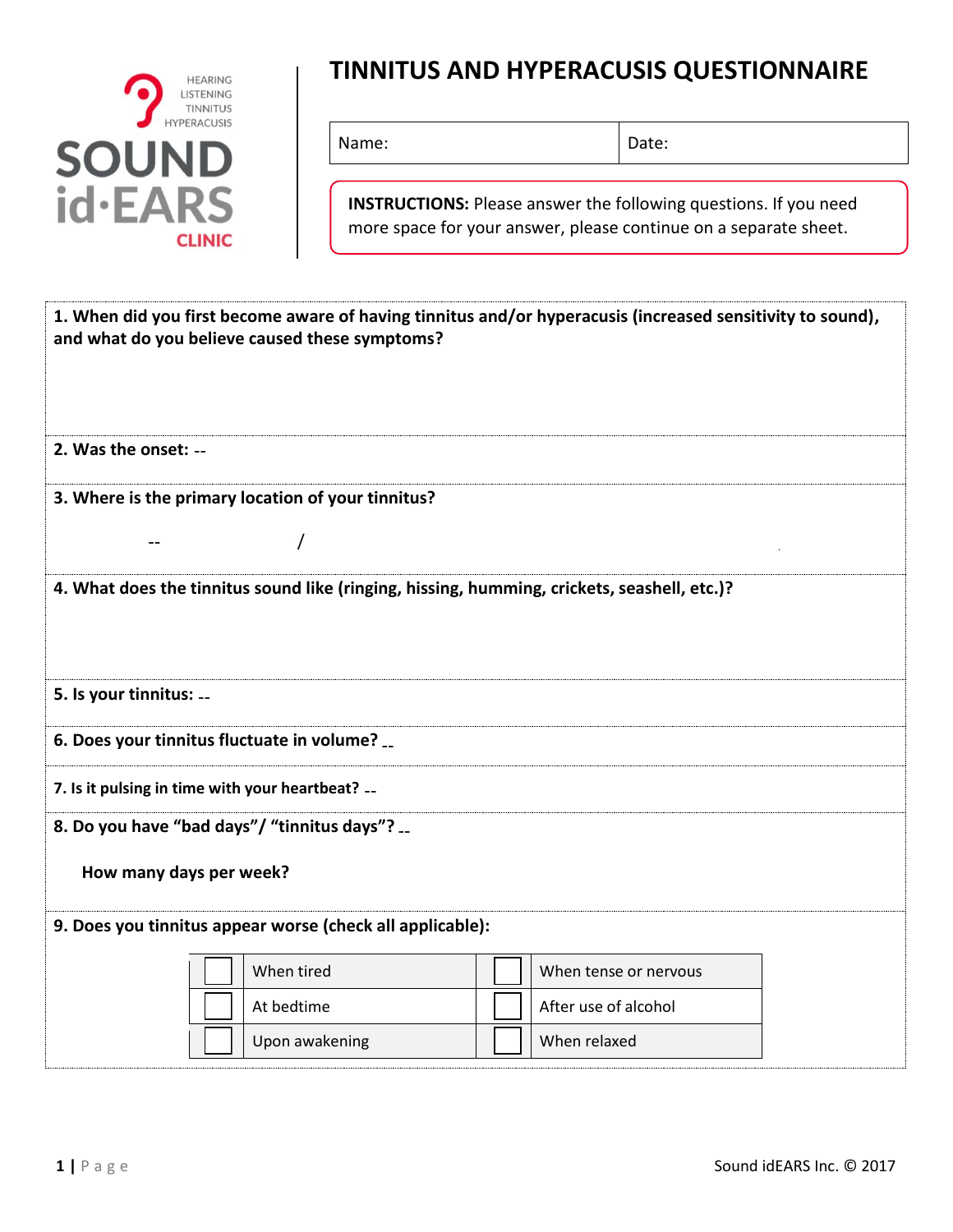| If so, how long does this effect last for? --                                                                                    |                                      |         |         |  |  |                 |
|----------------------------------------------------------------------------------------------------------------------------------|--------------------------------------|---------|---------|--|--|-----------------|
| 11. List all methods, procedures, medications, or devices you have tried for your tinnitus and the outcome of<br>the treatments. |                                      |         |         |  |  |                 |
| 12. Have you seen other specialists about your tinnitus? How many? What were you told?                                           |                                      |         |         |  |  |                 |
| 13. Why is the tinnitus a problem?                                                                                               |                                      |         |         |  |  |                 |
| 14. Estimate the percentage of time over the past month that you are:<br>Aware of your tinnitus:<br>Annoyed by your tinnitus:    |                                      |         | %<br>%  |  |  |                 |
|                                                                                                                                  |                                      |         |         |  |  |                 |
| 15. Please circle, on a scale from 1 to 10 (where 0 = none, 10 = totally devastated):<br>O                                       |                                      |         |         |  |  | 10              |
| Severity of tinnitus: O O O O O O O O O O<br>Annoyance of tinnitus: $\bigcirc$<br>Effect of tinnitus on your life: $\bigcirc$    | $\bigcirc$<br>$\circ$<br>$O$ $O$ $O$ | $\circ$ | $\circ$ |  |  | $\bigcirc$<br>O |
| 16. Do you have hearing loss? Describe.                                                                                          |                                      |         |         |  |  |                 |
|                                                                                                                                  |                                      |         |         |  |  |                 |
|                                                                                                                                  |                                      |         |         |  |  |                 |
| 17. Have you ever been recommended hearing aids? --                                                                              |                                      |         |         |  |  |                 |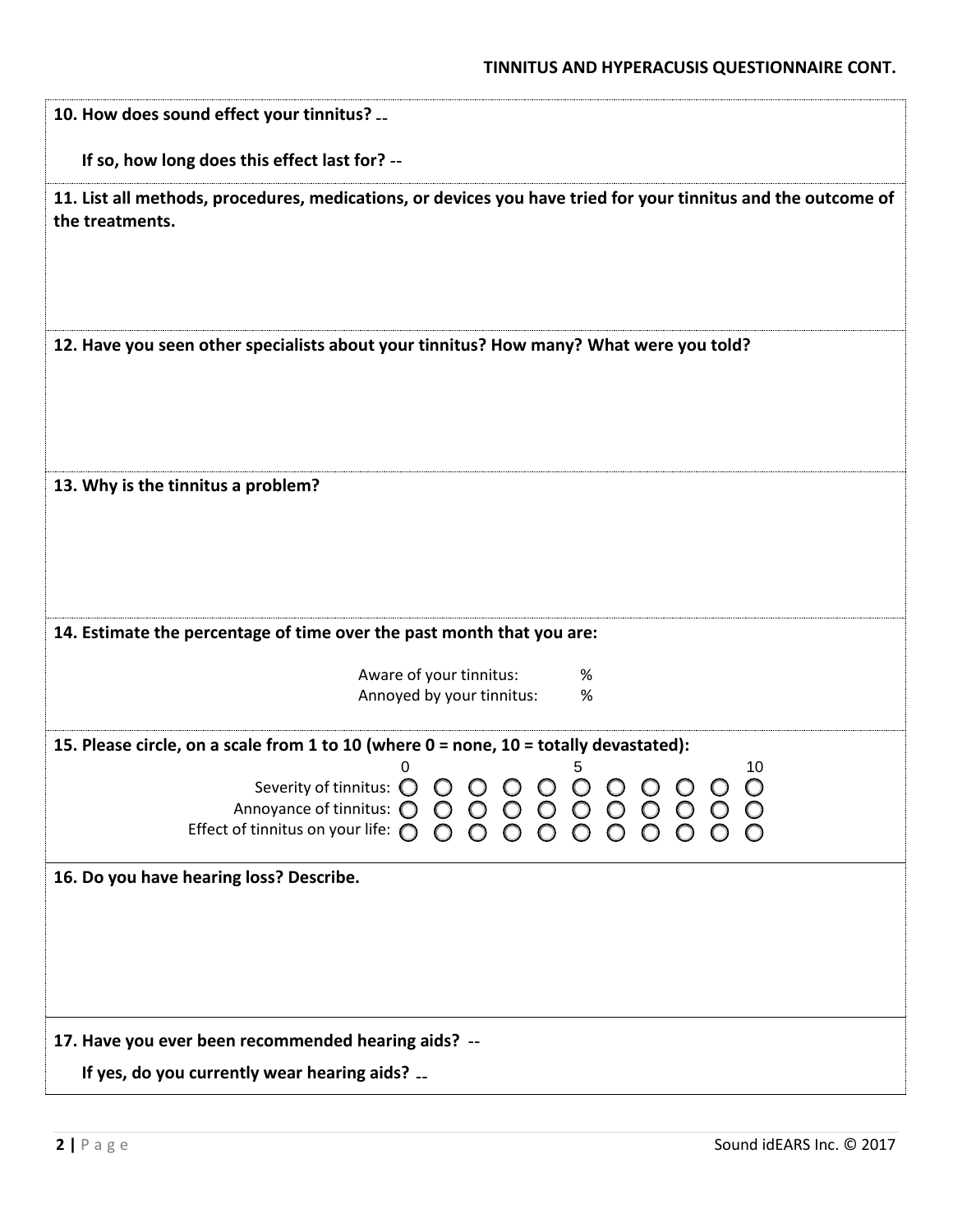| 18. If you are a hearing aid user, how do they affect your tinnitus?                                                             |
|----------------------------------------------------------------------------------------------------------------------------------|
| 19. Are you over sensitive to sound? --                                                                                          |
| If yes, do you experience physical discomfort/pain around certain sounds? Yes                                                    |
| 20. What kind of sounds/noises are troublesome to you?                                                                           |
|                                                                                                                                  |
| 21. Do you wear ear protection (plugs or muffs)? --                                                                              |
| If so, estimate the percentage of time you wear them:<br>%                                                                       |
| Do you wear them in quiet situations? --                                                                                         |
| 22. List all methods, procedures, medicines, or treatments you have tried for your hyperacusis:                                  |
| 23. Why is the sound sensitivity a problem?                                                                                      |
| 24. Have you ever worked anywhere that exposed you to continuous loud noise such as a factory,<br>jackhammer, airport, etc.? Yes |
| If so, where or what was it, and how long?                                                                                       |
|                                                                                                                                  |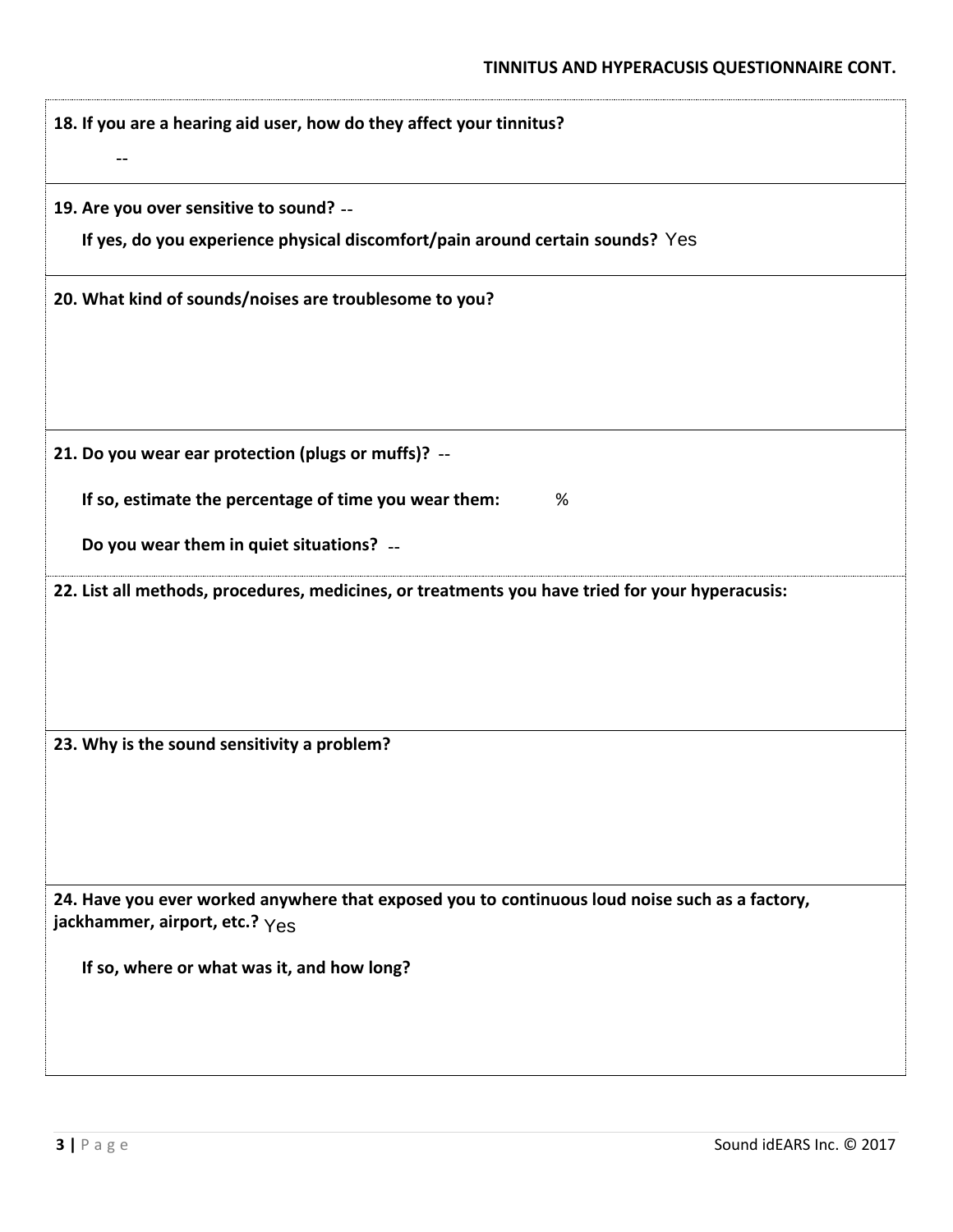## **TINNITUS AND HYPERACUSIS QUESTIONNAIRE CONT.**

| 25. Please circle, on a scale from 1 to 10 (where 0 = none, 10 = totally devastated):         |                                                                                                                                          |                 |               |            |                                 |               |  |  |  |
|-----------------------------------------------------------------------------------------------|------------------------------------------------------------------------------------------------------------------------------------------|-----------------|---------------|------------|---------------------------------|---------------|--|--|--|
| 10<br>5                                                                                       |                                                                                                                                          |                 |               |            |                                 |               |  |  |  |
|                                                                                               | Severity of hyperacusis: $0000000000$<br>Annoyance of hyperacusis: $000000000000$<br>Effect of hyperacusis on your life: $0000000000000$ |                 |               |            |                                 |               |  |  |  |
|                                                                                               |                                                                                                                                          |                 |               |            |                                 |               |  |  |  |
|                                                                                               | 26. Do you have "bad" sound sensitivity days?                                                                                            |                 |               |            |                                 |               |  |  |  |
| If yes, how many "bad" days per week?                                                         |                                                                                                                                          |                 |               |            |                                 |               |  |  |  |
| 27. Are there activities that you are prevented from doing, or that have been affected by the |                                                                                                                                          |                 |               |            |                                 |               |  |  |  |
| tinnitus/hyperacusis? (Check either Yes / No / Unsure)                                        |                                                                                                                                          |                 |               |            |                                 |               |  |  |  |
|                                                                                               |                                                                                                                                          | <b>Tinnitus</b> |               |            |                                 |               |  |  |  |
|                                                                                               | <b>Yes</b>                                                                                                                               | <b>No</b>       | <b>Unsure</b> | <b>Yes</b> | <b>Hyperacusis</b><br><b>No</b> | <b>Unsure</b> |  |  |  |
| Concentration                                                                                 |                                                                                                                                          |                 |               |            |                                 |               |  |  |  |
| Sleep                                                                                         |                                                                                                                                          |                 |               |            |                                 |               |  |  |  |
| <b>Quiet Recreational</b>                                                                     |                                                                                                                                          |                 |               |            |                                 |               |  |  |  |
| <b>Activities</b><br>Work                                                                     |                                                                                                                                          |                 |               |            |                                 |               |  |  |  |
| Restaurants                                                                                   |                                                                                                                                          |                 |               |            |                                 |               |  |  |  |
| Sports                                                                                        |                                                                                                                                          |                 |               |            |                                 |               |  |  |  |
| <b>Social Events</b>                                                                          |                                                                                                                                          |                 |               |            |                                 |               |  |  |  |
| Concerts                                                                                      |                                                                                                                                          |                 |               |            |                                 |               |  |  |  |
| Housekeeping                                                                                  |                                                                                                                                          |                 |               |            |                                 |               |  |  |  |
| Shopping                                                                                      |                                                                                                                                          |                 |               |            |                                 |               |  |  |  |
| <b>Driving</b>                                                                                |                                                                                                                                          |                 |               |            |                                 |               |  |  |  |
| Childcare                                                                                     |                                                                                                                                          |                 |               |            |                                 |               |  |  |  |
| <b>Movies</b>                                                                                 |                                                                                                                                          |                 |               |            |                                 |               |  |  |  |
| Church                                                                                        |                                                                                                                                          |                 |               |            |                                 |               |  |  |  |
| Other (please explain)                                                                        |                                                                                                                                          |                 |               |            |                                 |               |  |  |  |
|                                                                                               |                                                                                                                                          |                 |               |            |                                 |               |  |  |  |
|                                                                                               |                                                                                                                                          |                 |               |            |                                 |               |  |  |  |
|                                                                                               |                                                                                                                                          |                 |               |            |                                 |               |  |  |  |